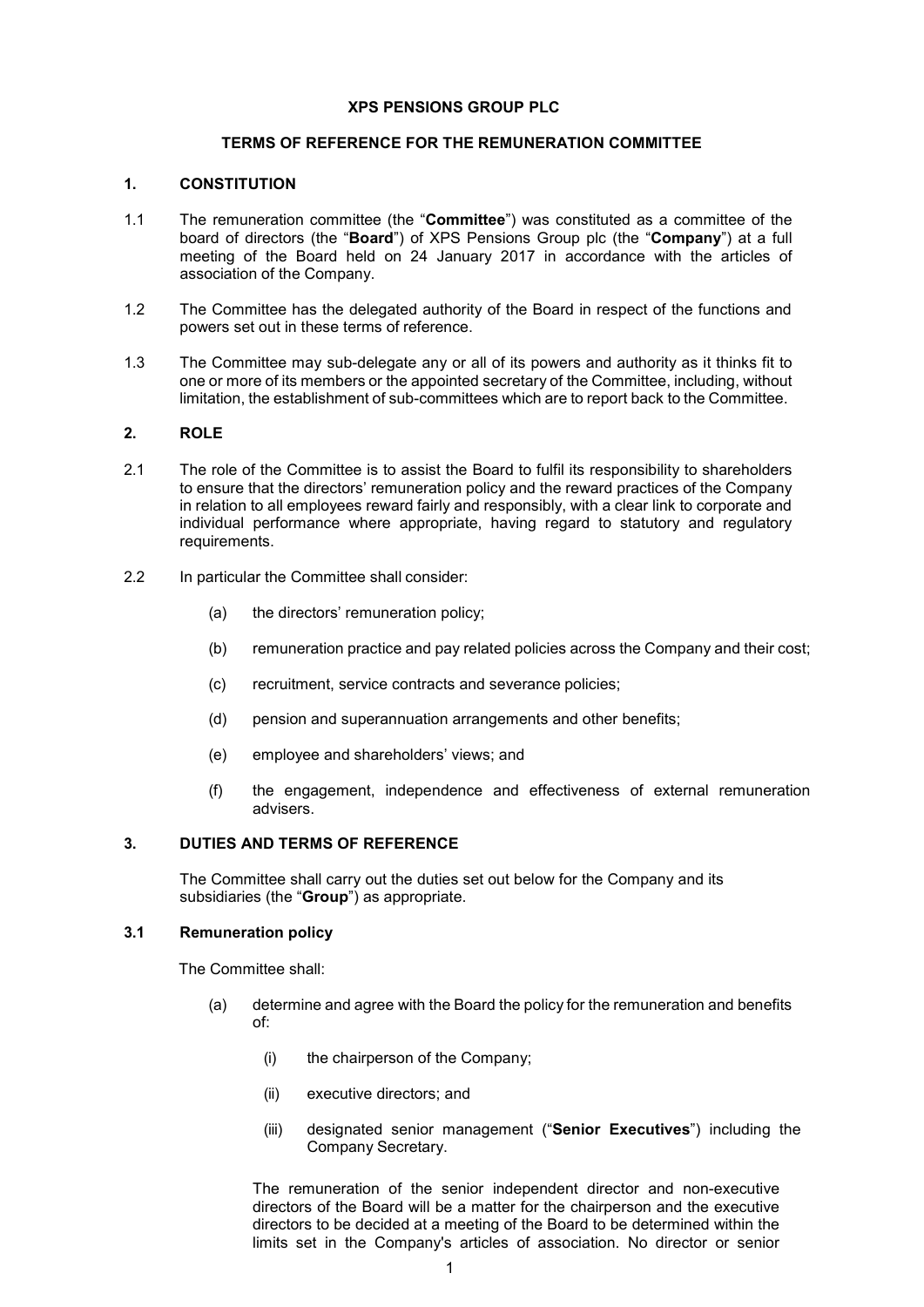manager shall be involved in any decisions as to their own remuneration;

- (b) in determining the directors' remuneration policy, and particularly when implementing the directors' remuneration policy, consider:
	- (i) all relevant legal and regulatory requirements;
	- (ii) the provisions and recommendations of the UK Corporate Governance Code (the "**Code**") and associated guidance;
	- (iii) an appropriate balance between fixed and performance-related remuneration, immediate and deferred remuneration;
	- (iv) the need to promote the long-term sustainable success of the Company and to attract, retain and motivate executive management of the quality required to run the company successfully, without paying more than is necessary;
	- (v) the views of shareholders and other stakeholders and ensuring that executive directors and Senior Executives are rewarded in a fair and responsible manner and are provided with appropriate incentives to encourage enhanced performance and are rewarded for their individual contribution;
	- (vi) alignment to company purpose and values;
	- (vii) the business strategy of the Company and the Group and how the policy reflects and supports the business strategy;
	- (viii) the Company's risk appetite and risk management strategy ensuring that the Company's remuneration policy is aligned to the risk policies and systems and long-term strategic goals;
	- (ix) the remuneration and remuneration-related policies of all employees within the Company and the alignment of incentives and rewards with culture;
	- (x) a formal policy in respect of whether executive directors should be required to hold a minimum number of shares for a further period after vesting or exercise, including a period after leaving the Company; and
	- (xi) the transparency of the performance-related elements, ensuring they are stretching and rigorously applied;
- (c) review the on-going appropriateness and relevance of the directors' remuneration policy and to engage with employees and consult with significant shareholders as appropriate;
- (d) determine, within the terms of the agreed and approved directors' remuneration policy, the total remuneration package for the Company chair and each element of the total individual remuneration package for each executive director and Senior Executives including:
	- (i) base salary;
	- (ii) profit sharing and specific incentive remuneration schemes/arrangements and approve the total annual payments thereof;
	- (iii) participation in share option schemes and share ownership plans;
	- (iv) pension arrangements, including the level of contributions by the Company; and
	- (v) other discretionary payments, bonuses and benefits in cash or inkind.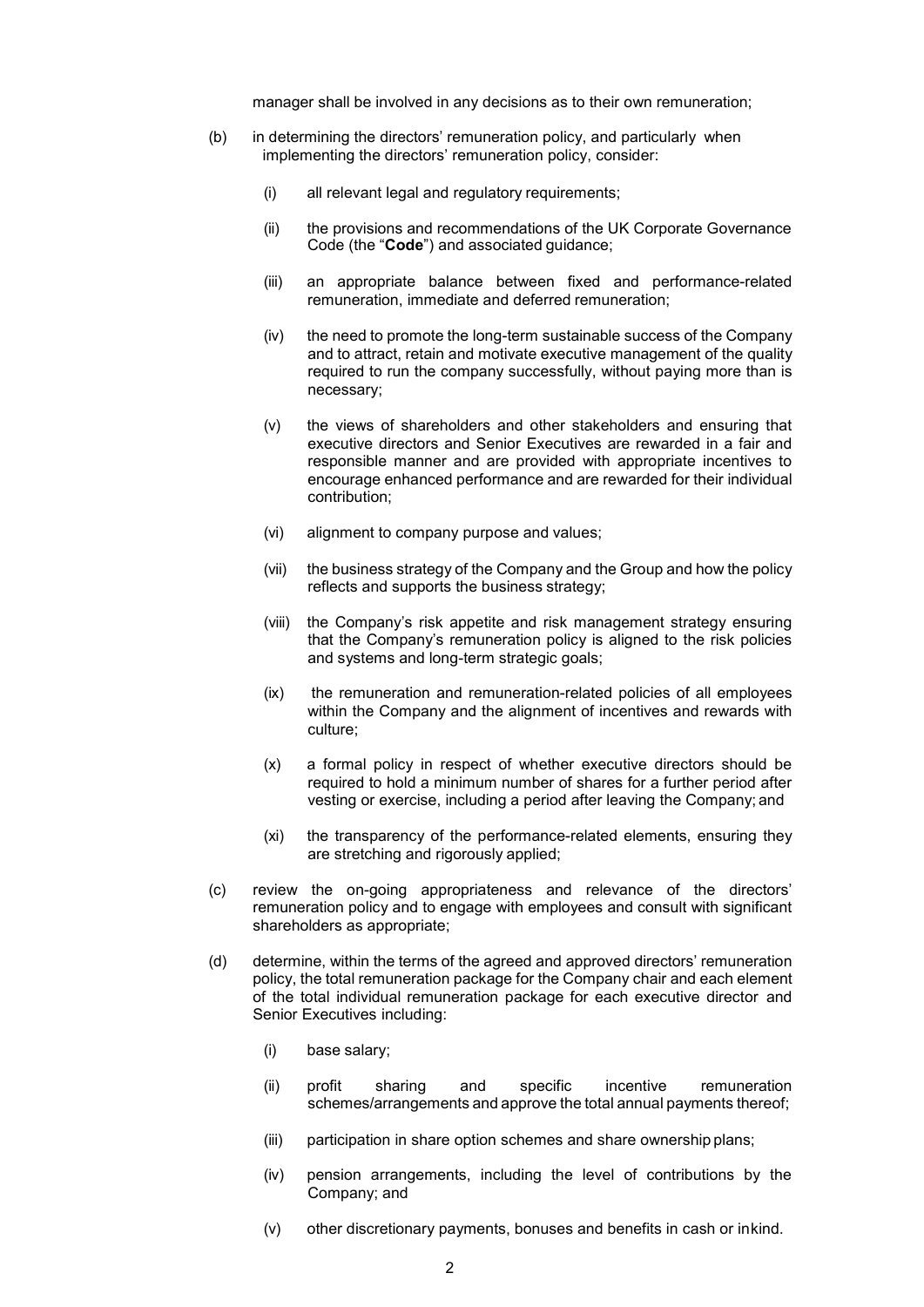- (e) determine, within the terms of the agreed and approved directors' remuneration policy, that all remuneration schemes and policies enable the use of the Remuneration Committee's discretion to override formulaic outcomes;
- (f) address a range of factors when making remuneration decisions including but not limited to clarity, simplicity, risk, predictability, proportionality and alignment to culture;
- (g) ensure, in the case of directors, that any payments made are permitted under the latest shareholder approved directors' remuneration policy and, if not, that either a revised directors' remuneration policy or the proposed payment is submitted for shareholder approval; and
- (h) engage in appropriate discussions as necessary with institutional investors on policy or any other aspects of remuneration.

## **3.2 Incentive arrangements**

The Committee shall:

- (a) recommend for approval by the Board the design of, and determine the targets for, the operation of all incentive schemes and plans, including cash bonus plans and all schemes involving the award of shares, securities or the grant of options, in which executive directors and Senior Executives participate. For any such plans, determine each year whether the awards will be made, and if so, approve the levels of participation in such schemes by those individuals;
- (b) monitor and assess any performance measures and targets applicable to any incentive awards granted under any schemes or plans adopted by the Company. Ensure that the performance conditions are fully explained and clearly linked to the enhancement of shareholder value;
- (c) design and invoke agreed safeguards, for example clawback, to protect against rewards for failure through appropriate risk management of incentive arrangements to ensure that any performance-related payments reflect actual achievements;
- (d) ensure that all incentive arrangements are aligned to the Company's risk policies and systems; in relation to any bonus scheme operated by the Company, determine annual targets and key performance indicators for, and assess performance against targets and key performance indicators, by the Company, individual executive directors and other Senior Executives;
- (e) determine, in conjunction with the Company's advisers, whether applicable performance targets have been satisfied;
- (f) approve any amendments to the schemes or plans prior to obtaining any necessary shareholder approval;
- (g) exercise any discretion specified in the rules of the schemes or plans and generally oversee the administration of schemes or plans offered to executive directors and/or other Senior Executives;
- (h) determine each year whether any awards will be made under the plans and, if so, the overall amount of such awards, the individual awards to executive directors and other Senior Executives and the performance targets to be used; and
- (i) administer all aspects of any all-employee share schemes operated by or to be established by the Company in accordance with the rules of that scheme and any applicable legal and stock exchange requirements and with any requirements of Her Majesty's Revenue and Customs.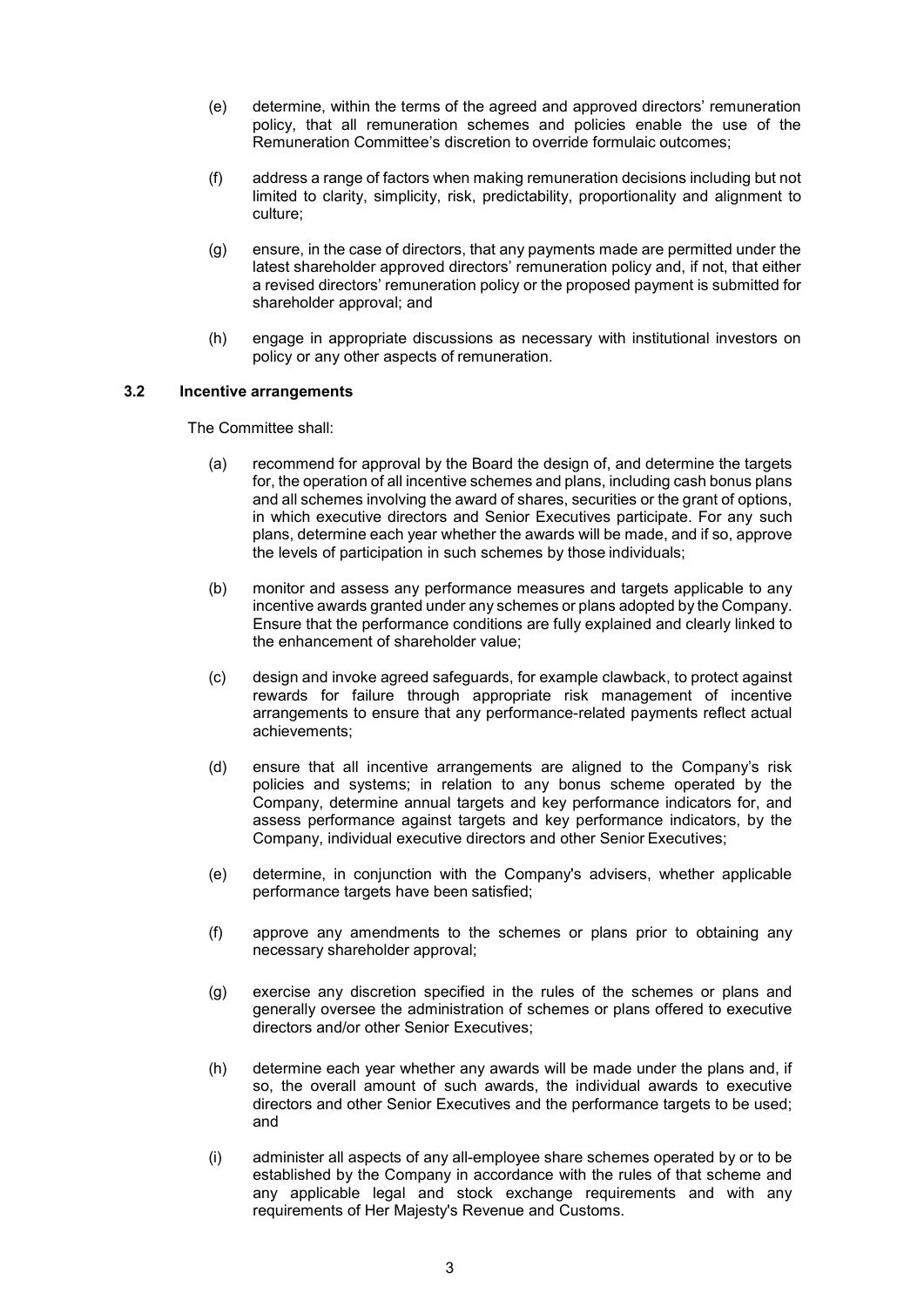### **3.3 Pensions**

The Committee shall review the pension arrangements or allowances in lieu of pensions for the executive directors and Senior Executives and in particular the pension consequences and associated costs to the Company of basic salary increases and any other changes in pension remuneration and the alignment with pension arrangements for all employees.

## **3.4 Remuneration consultants**

The Committee shall:

- (a) to help it fulfil its obligations and to enable it to judge where to position the Company relative to other companies, have full authority to appoint remuneration consultants and to commission or purchase any reports, surveys or information which it deems necessary, at the expense of the Company but within any budgetary restraints imposed by the Board;
- (b) ensure that the designiof paystructures is not excessively dependentely on market benchmarking or solely on the advice of the remuneration consultants; and
- (c) be exclusively responsible for establishing the selection criteria, selecting, appointing and setting the terms of reference for any remuneration consultants who advise the Committee.

### **3.5 Service contracts and severance**

The Committee shall:

- (a) approve the terms of the service contracts, the duration of which shall not normally exceed one year's notice period, for executive directors and Senior Executives and any material amendments to those contracts;
- (b) determine the policy for, and scope of, termination payments and compensation commitments for each executive director and Senior Executive. Ensure that there is a clear policy to link non-contractual payments to performance; and
- (c) ensure that contractual terms on termination, and any payments made, are fair to the individual and the Company and in accordance with the most recent director's remuneration policy and all legal and regulatory requirements, that failure is not rewarded and that the duty to mitigate loss is fullyrecognised.

# <span id="page-3-0"></span>**3.6 Shareholder approval**

The Committee shall:

- (a) report annually to shareholders on matters relating to executive remuneration. In preparing the report, the Committee shall include:
	- (i) an annual statement by the Committee's chairperson;
	- (ii) the directors' remuneration policy (when required); and
	- (iii) an annual report on directors' remuneration.

The directors' remuneration policy and the annual report on directors' remuneration should include the information required to be disclosed by the Companies Act 2006 (including any regulations made under that Act), the Code, the Listing Rules (as published by the Financial Conduct Authority) (the "**Listing Rules**") and any other relevant statutory, regulatory or governance codes.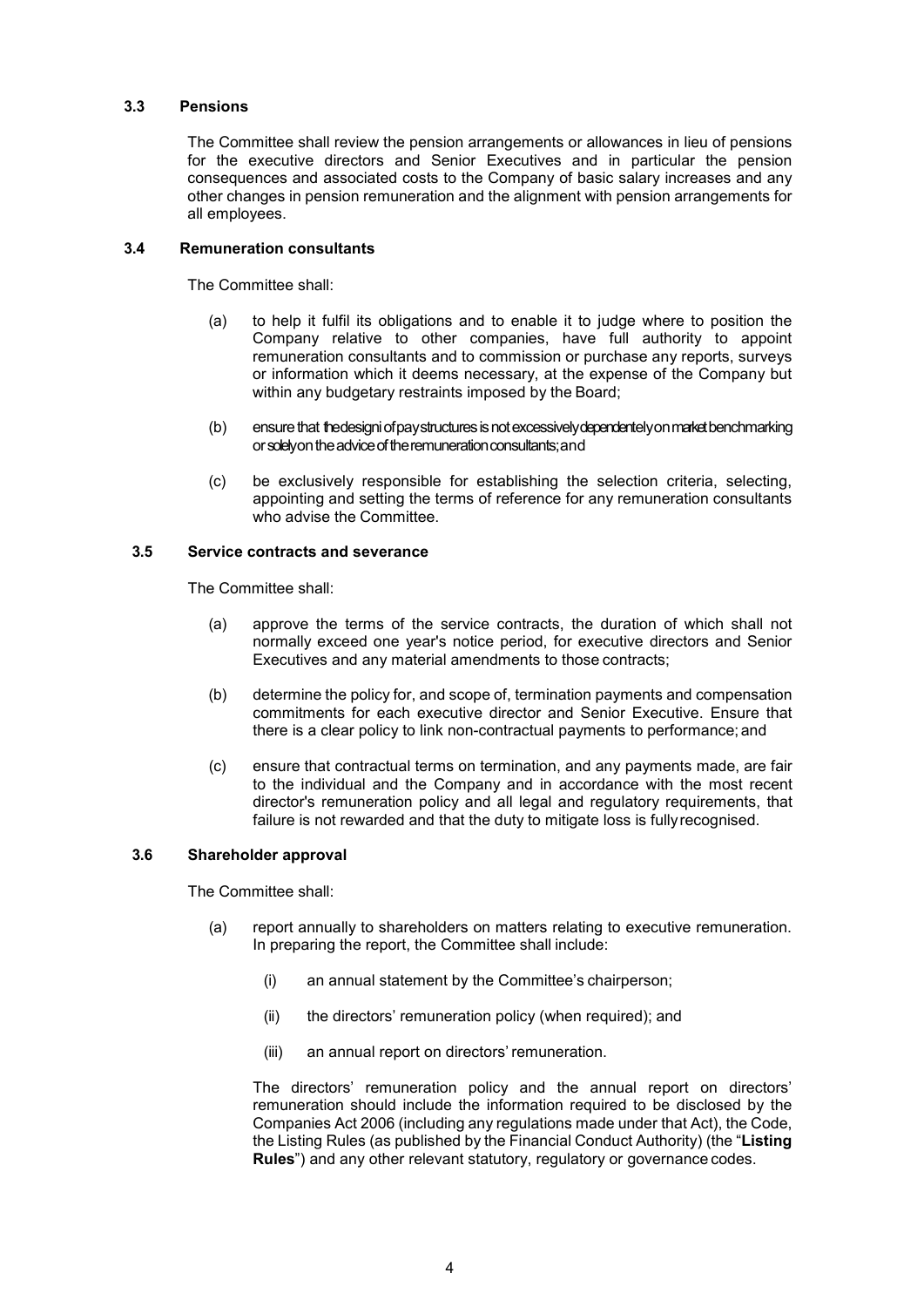- (b) submit the directors' remuneration policy for approval by the Board and shareholders:
	- (i) every three years;
	- $(ii)$  in any year in which there is a change to the policy;
	- (iii) if shareholder approval was not obtained when last submitted; and
	- (iv) if majority shareholder approval was not achieved on the last submitted annual remuneration report; and
- (c) submit the annual report on directors' remuneration for approval by the Board and shareholders annually.

# **3.7 Other matters**

The Committee shall:

- (a) monitor and review the level and structure of remuneration of senior management in the context of the pay policy of the Group as a whole, pay and conditions elsewhere in the Group, and the overall cost toshareholders;
- (b) consider what engagement should take place with all employees to explain how executive remuneration aligns with wider company pay policy;
- (c) keep abreast of external remuneration trends and market conditions including receiving an annual presentation from its external remunerationconsultants;
- (d) oversee any major changes in remuneration and employee benefits structures throughout the Company and the Group;
- (e) agree the policy for authorising claims for expenses from the directors;
- (f) subject to delegation of authority by the Board, determine whether the disclosure of any information on performance conditions would be commercially sensitive;
- (g) exercise any discretion or judgment on remuneration issues in accordance with the remuneration policy;
- (h) consider such other matters as are referred to the Committee by the Board; and
- (i) work and liaise as necessary with all other Board committees.

## **4. MEMBERSHIP**

- 4.1 The Committee shall comprise a minimum of three members. Each Committee member shall be an independent non-executive director as determined by the Board (in accordance with the principles of the Code). If any member of the Committee is deemed not to be independent, then the Board shall provide an explanation as to why they consider it appropriate for such director to be a member of the Committee.
- 4.2 The Board shall appoint members of the Committee, on the recommendation of the Nomination Committee, in consultation with the Committee chairperson. It is recognised that the number of members may fall below three for temporary periods due to departures pending new appointments.
- 4.3 The chairperson of the Board may be a member of the Committee if he or she was considered to be independent on appointment as chairperson. The chairperson of the Board shall not chair the Committee.
- 4.4 Appointments to the Committee shall be for a period of up to three years, extendable by no more than two additional three-year periods, so long as members continue to be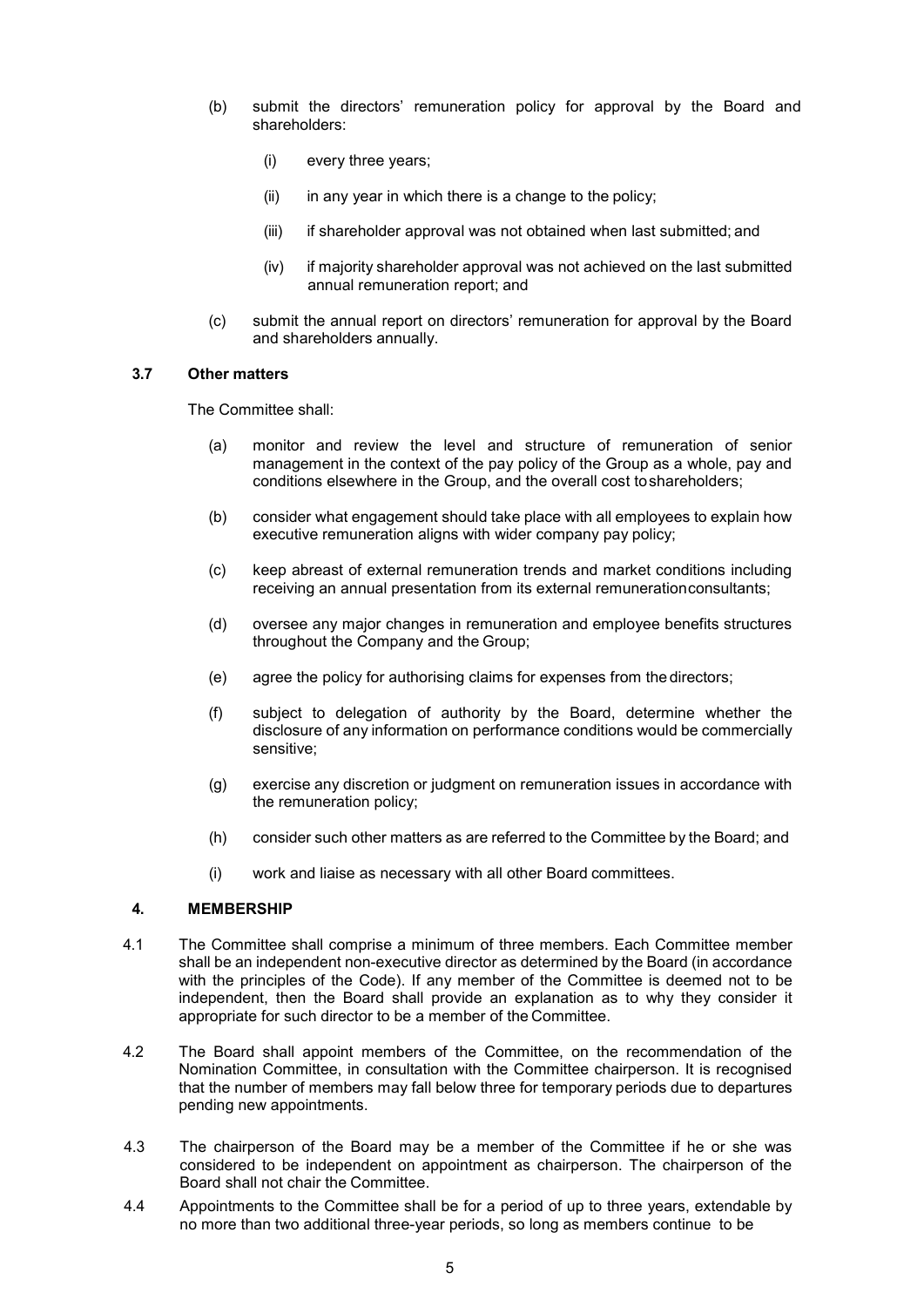independent.

- 4.5 The Board shall appoint the chairperson of the Committee from among the independent non-executive directors who have served on a remuneration committee for at least 12 months. In the absence of the Committee chairperson and/or an appointed deputy, the remaining members present at a meeting shall elect one of their number present to chair the meeting who would qualify under these terms of reference to be appointed to that position by the board.
- 4.6 The Committee chairperson shall review membership of the Committee annually, as part of the annual performance evaluation of the Committee.
- 4.7 The company secretary or such other officer, employer or adviser of the Company as may be nominated from time to time by the Committee, shall act as the secretary of the Committee and provide all necessary support to the Committee, including the recording of Committee minutes and ensuring that the Committee receives information and papers in a timely manner to enable full and proper consideration of the relevantissues.

### **5. ATTENDANCE AT MEETINGS**

- 5.1 The Committee shall meet at least two times a year and such other time as may be required.
- 5.2 Only members of the Committee have the right to attend Committee meetings. However, other individuals such as the chief executive, the head of human resources and external advisers may be invited to attend for all or part of any meeting, as and when appropriate and necessary and with the agreement of the Committeechairperson.
- 5.3 No person (including directors and the chairperson) of the Company shall participate at a meeting of the Committee (or during a relevant part) at which any part of their remuneration is being directly discussed or participate in any recommendation or decision specifically concerning their remuneration.
- 5.4 Through the chairperson of the Board, the Committee shall ensure that the Company (whether through the Committee or otherwise) maintains contact as required with its principal shareholders about remuneration.
- 5.5 The secretary of the Committee shall ascertain, at the beginning of each meeting, the existence of any conflicts of interest and minute them accordingly.
- 5.6 Meetings of the Committee may be conducted when the members are physically present together or in the form of either video or audio conferences.

### **6. NOTICE OFMEETINGS**

- 6.1 Meetings of the Committee shall be called by the Committee chairperson or any member of the Committee or the secretary of the Committee at the request of any of itsmembers.
- 6.2 Unless otherwise agreed, notice of each meeting confirming the venue, time and date, together with an agenda of items to be discussed, shall be forwarded to each member of the Committee and any other person required to attend, no later than five working days before the date of the meeting. Supporting papers shall, where practicable, be sent to Committee members and to other attendees as appropriate, at the same time, but Committee papers may be forwarded at shorter notice with the approval of the Committee chairperson.
- 6.3 Supporting papers may be circulated electronically or in hard copy as circumstances permit.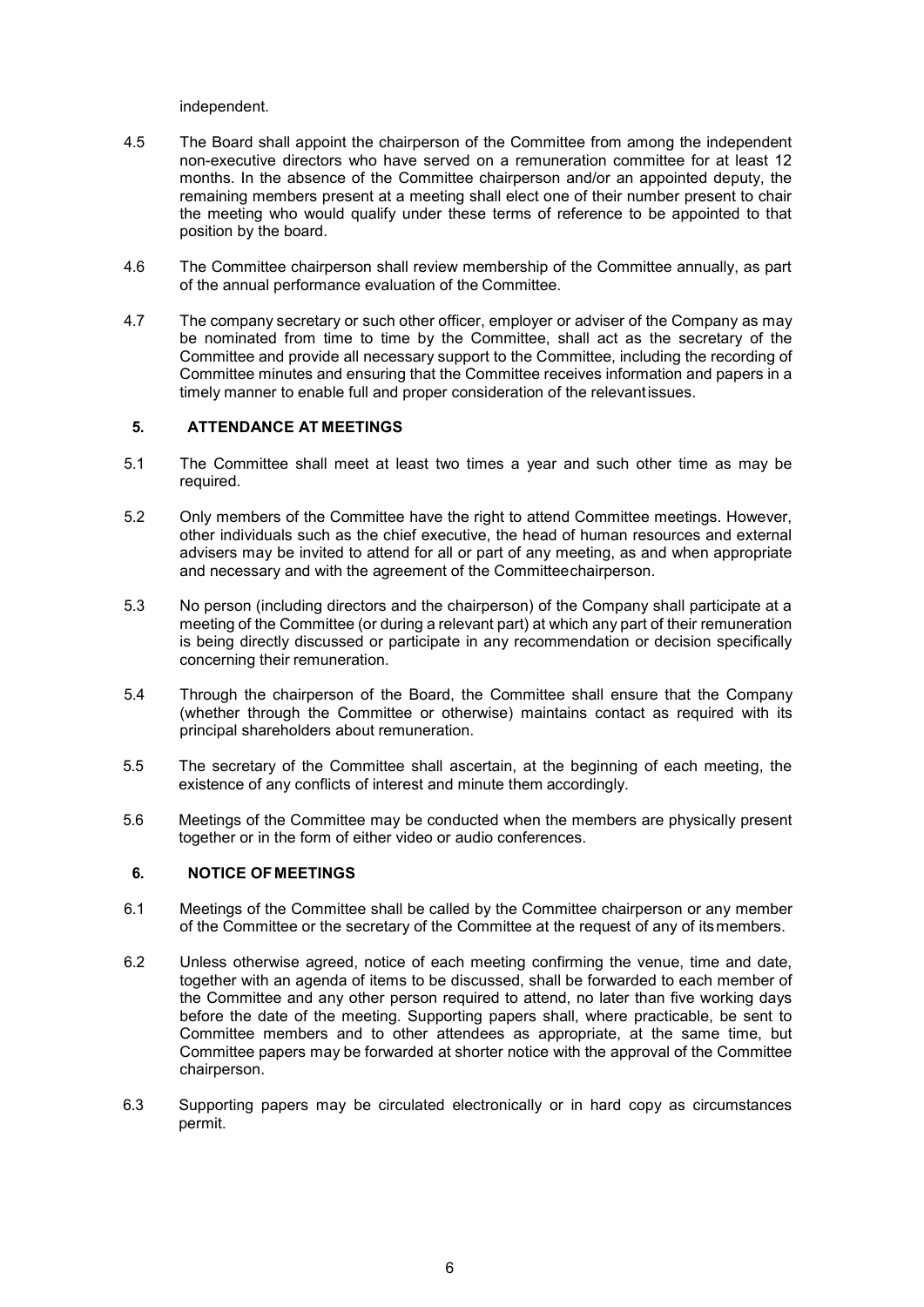# **7. QUORUM**

- 7.1 The quorum necessary for the transaction of business at a Committee meeting shall be two members present in person or by audio or video conference.
- 7.2 A duly convened Committee meeting at which a quorum is present shall be competent to exercise all or any of the authorities, powers and discretions vested in or exercisable by the Committee.

# **8. VOTING ARRANGEMENTS**

- 8.1 Each Committee member shall have one vote which may be cast on matters considered at the meeting. Votes can only be cast by members attending a Committee meeting (whether in person or by audio or video conference).
- 8.2 If a matter that is considered by the Committee is one where a Committee member, either directly or indirectly has a personal interest, that member shall not be permitted to vote at the meeting.
- 8.3 Except where he has a personal interest, the Committee chairperson shall have a casting vote.
- 8.4 The Committee chairperson may ask any attendees of a Committee meeting to leave the meeting to allow discussions of matters relating to them.

## **9. MINUTES OFMEETINGS**

- 9.1 The secretary of the Committee shall minute the proceedings and resolutions of all Committee meetings, including the names of those present and inattendance.
- 9.2 Draft minutes of Committee meetings shall be circulated promptly to all Committee members. Once approved, minutes shall be circulated to all other Board members unless a conflict exists or in the opinion of the Committee chairperson it would be inappropriate to do so.
- 9.3 A resolution in writing and signed by all Committee members will be as effective as a resolution passed at a Committee meeting. Any written resolution shall be tabled and noted at the next meeting of the Committee.
- 9.4 Final signed copied of the minutes of the meeting of the Company should be maintained for the Company's records, in hard and soft copy where possible.

# **10. ANNUAL GENERAL MEETING**

The Committee chairperson shall attend the annual general meeting to answer shareholder questions on the Committee's activities. In addition, the committee chair should seek engagement with shareholders on significant matters related to the committee's areas of responsibility.

## **11. REPORTING RESPONSIBILITIES**

- 11.1 The Committee shall:
	- (a) report to the Board on its proceedings after each meeting on all matters within its duties and responsibilities and the minutes of all meetings shall be included in the Board papers for a subsequent Board meeting;
	- (b) make whatever recommendations to the Board it deems appropriate on any area within its remit where action or improvement is needed;
	- (c) ensure that provisions regarding the public disclosure of information, including pensions, as set out in the Large and Medium-sized Companies and Groups (Accounts and Reports) (Amendment) Regulations 2013 and the Code, are fulfilled;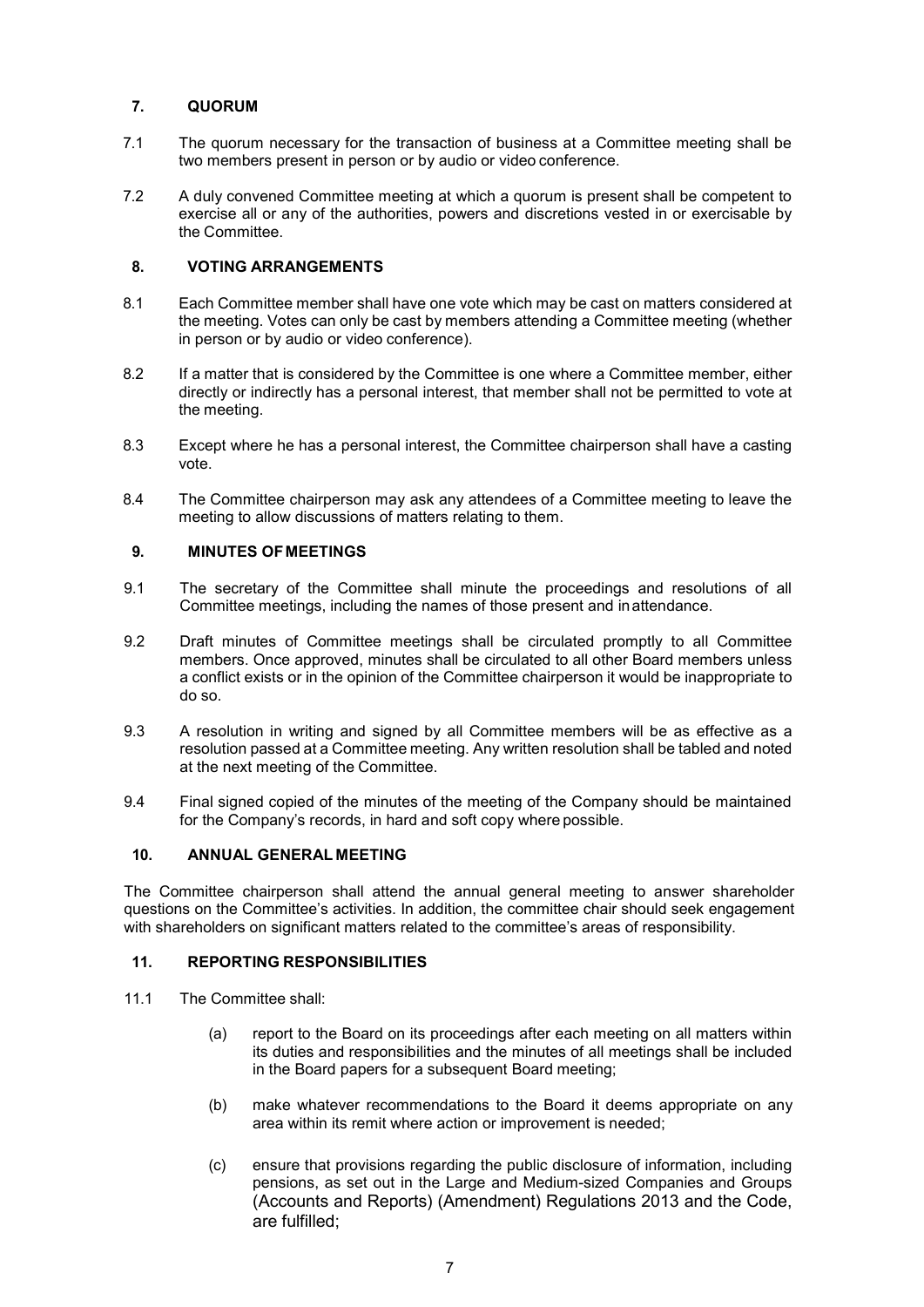- (d) prepare a formal report for shareholders (as referred to in paragraph [3.7\(a\)](#page-3-0) above) to be included in the Company's annual report, which shallinclude:
	- (i) a statement from the Committee chairperson providing a summary of the Company's remuneration policy and the annual report on remuneration;
	- (ii) a report of the Company's remuneration policy and practices and the Committee shall ensure that it is put to shareholders for approval at each annual general meeting; and
	- (iii) the Company's remuneration policy and the Committee shall ensure that it is put to shareholders for approval every three years (or such shorter period as may be required by the applicablelegislation);
- (e) if the Committee has appointed remuneration consultants, identify in the annual report of the Company's remuneration policy, the name of the consultants and state whether they have any connection with the Company or individual directors;
- (f) ensure, through the chairperson of the Board, that the Company maintains contact as required with its principal shareholders about remuneration;and
- (g) make available to shareholders these terms of reference by placing them on the Company's website.
- 11.2 All decisions on recommendations referred to the Board shall take effect only upon approval thereof by resolution of the Board, at a meeting which is properly convened and constituted and in accordance with the Company's articles of association.

### **12. GENERAL MATTERS**

- 12.1 The Committee shall:
	- (a) have access to sufficient resources in order to carry out its duties, including access to the company secretary for assistance as required;
	- (b) be provided with appropriate and timely training, both in the form of an induction programme for new members and on an on-going basis for all members;
	- (c) give due consideration to laws, regulations and any published guidelines or recommendations regarding the remuneration of directors of listed/non-listed companies and formation and operation of share schemes including but not limited to the provisions of the UK Corporate Governance Code, the requirements of the Listing Rules and the Financial Conduct Authority's Prospectus Rules and Disclosure Guidance and Transparency Rules sourcebook as well as guidelines published by the Investment Association, the Pensions and Lifetime Savings Association, the GC100 and any other applicable rules, as appropriate;
	- (d) work and liaise as necessary with all other Board committees; and
	- (e) arrange for periodic reviews of its own performance and, at least annually, review its constitution and terms of reference to ensure it is operating at maximum effectiveness and recommend any changes it considers necessary to the Board for approval.